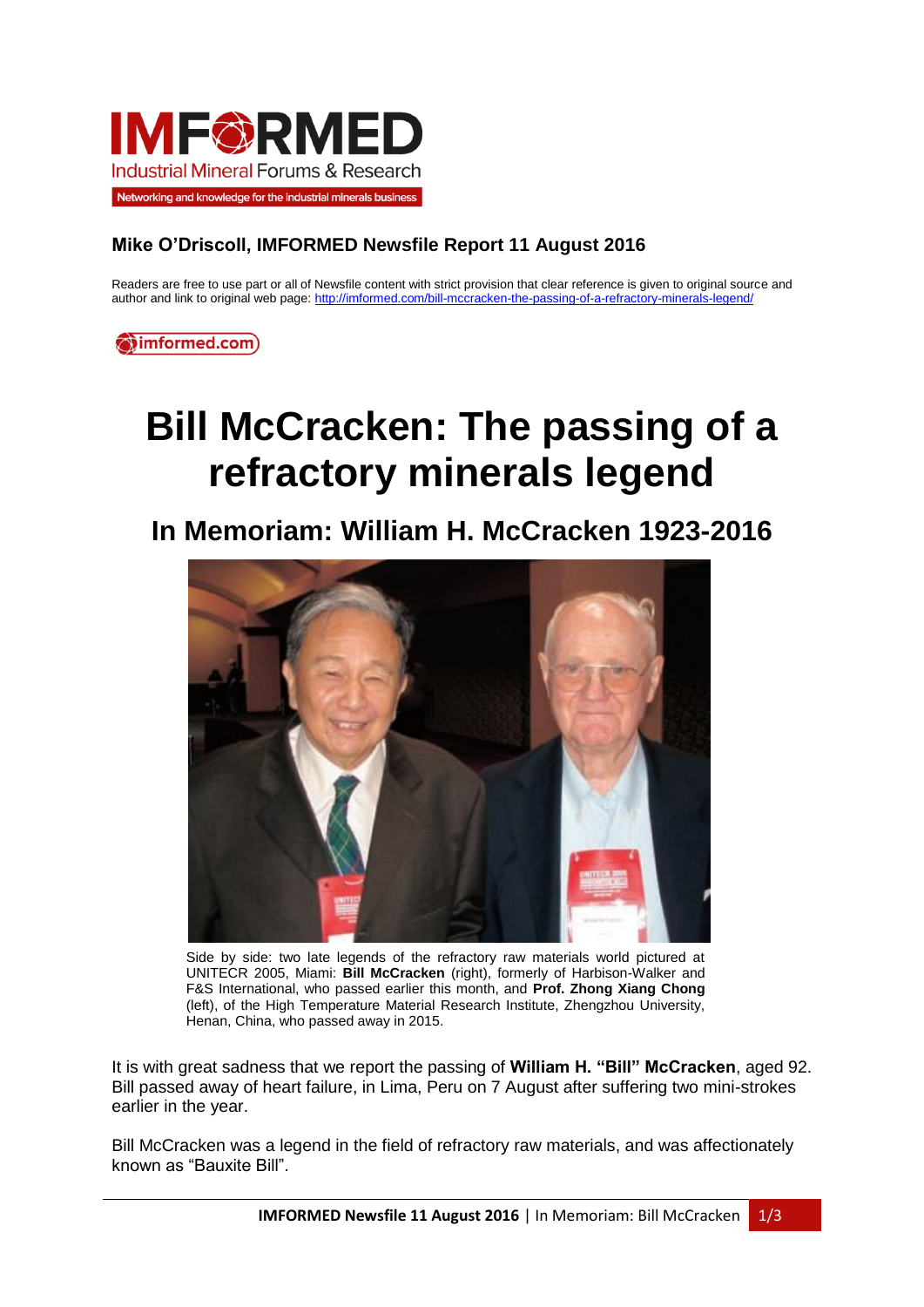He spent a long career at Harbison-Walker Refractories in Pittsburgh and Peru (1947-85), then at F&S International Inc. (1985-98), at the time one of the leading mineral traders specialising in sourcing refractory raw materials. He evaluated refractory raw materials and their potential in more than 40 countries.

His technical knowledge of refractory minerals was extensive, deeply respected across the industry, always sought after, and always generously shared.

Naturally, he was very active in participating in industry conferences and contributed many excellent presentations, discussions, and articles to the refractories media.

Bill was one of the founders of the Asociacion Latinoamericana de Fabricantes de Refractarios (ALAFAR), serving as its president on various occasions, and a prime force in the establishment of the Unified International Technical Conference on Refractories (UNITECR), with its inaugural conference in Anaheim, California in 1989, and later served two stints as an Executive Board Member.

While working in Latin America, he was responsible for establishing a subsidiary of Harbison-Walker – Refractarios Peruanos (REPSA), Peru (now independent) – of which he was its first Managing Director (1953-72).

In 2005, REPSA celebrated its 50th Anniversary, marking the occasion with the dedication of its new R&D facility, the William J. McCracken Research Center. Bill was also recognised by the National Society of Industries and the Committee of Glass, Ceramics, Refractories and Related Products (La Sociedad Nacional de Industrias y el Comite de Vidrios, Ceramicas, Refractarions, y Afines) for his long and dedicated contribution to the industry.

Bill was the recipient of many awards in recognition of his authority on refractory raw materials, which included: ACerS Fellowship, Distinguished Life Member of UNITECR, American Institute of Mining Engineers (AIME) Legion of Honor, Honorary Life Member of ALAFAR, American Ceramic Society's Albert Bleininger award (1997), and the 2007 Tredennick Award of The Refractories Institute.

## **A passion for understanding the value of raw material sourcing**

Of immense value was Bill's ability to grasp, understand utterly, and spread the word about the importance of raw materials' quality and their global sourcing to the refractory end product.

In a memorable Worldwide Raw Materials Panel Discussion at UNITECR 2005, Miami, guess who was first up at the Q&A session? Bill McCracken, announcing "that there would be no life without refractories, and without raw materials there would be no refractories."

His emphasis was that "…we tend to neglect the importance of sources of raw materials, we take them for granted, and our efforts are aimed at the end product and we neglect the raw material, we need to get closer to the source. We need reliable agents to get closer to raw materials, and show concern for them, and visit the supply centres."

As a former Editor of *Industrial Minerals* magazine (1995-2012) this author can attest to the long-standing and invaluable contribution Bill made to the periodical's coverage of the refractories market.

Back in 1987, Bill was a refractories and refractory mineral rock to me while I was all at sea in my early years as a young Assistant Editor grappling with the intricacies of the refractories business.